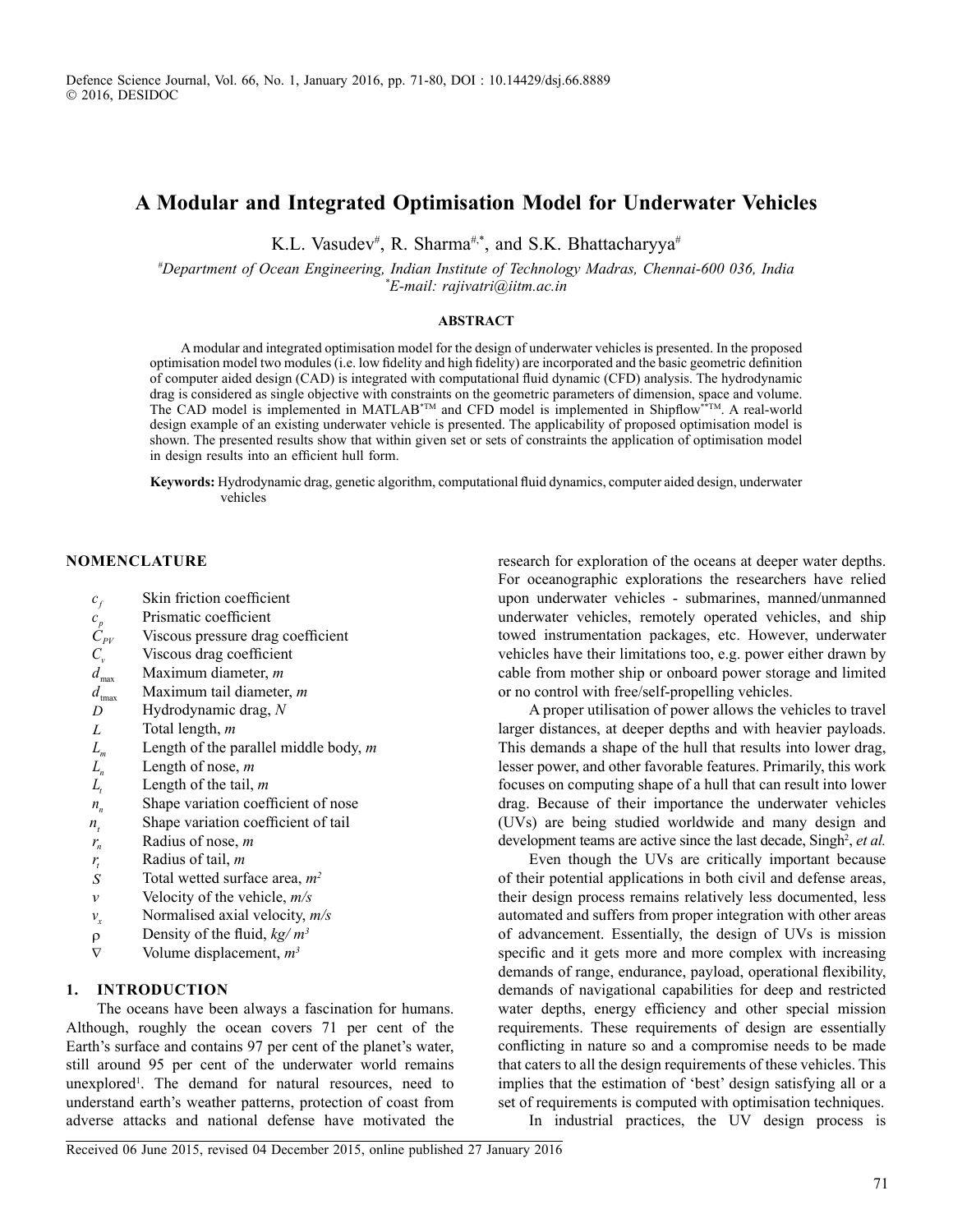largely based on adhoc approaches with design governed by experience and rules of thumb. Only recently, the multidisciplinary design optimisation (MDO) based methods have been used to identify optimal designs<sup>3-5</sup>. In the design of UV, power considerations plays a major role because small improvement in hydrodynamic drag can result in a substantial saving in thrust requirement and significant improvement in achieving higher vehicle speeds or increase in endurance of the vehicle<sup>6-7</sup>. The present work is motivated by this premise.

The work focuses on minimisation of hydrodynamic drag for a vehicle within certain pre-defined bounds of constraints on volume and total length. The computation of drag requires repetitive analysis of the local flow field around the hull with the variation of different geometric design parameters. This can be achieved with the parametric variation of the hull form followed by testing them in a towing tank. Although it is possible it is a highly expensive and time-consuming approach. Furthermore, the basic economics of design does not allow testing more than three designs in a towing tank<sup>8</sup>. Herein, the CFD has an advantage of reducing the time and cost of each analysis but it is difficult to manually do the parametric variations of hull parameters. This shows the requirement to solve the design problem with a robust and automatic optimisation process integrated with CFD. Building upon the recent advances in the areas of computing, CAD, CFD, the researchers have started investigating integrated design methods of optimisation and some of these attempts have focused on ships $9-10$ .

In earlier works, the optimisation methods were shown to be effective in identifying an optimal design<sup>11</sup>, however in the design cycles the integration of basic geometric definition in CAD and hydrodynamic analysis with CFD was not there. This work attempts to fill this gap. This work builds upon the earlier work $6$  and extends and elaborates that work with the inclusion of design modules (i.e. high fidelity and low fidelity) in the environment of complete and seamless integration of CAD and CFD. The design approach is modular and the selection of a particular design/analysis module is user specific, e.g. the user can select either high fidelity or low fidelity or both. Similarly, the integration of CAD and CFD is modular and in future other modules too can be added, e.g. maneuvering analysis module. The modular design approach is as shown in Fig. 1. The flow chart of the complete optimisation process is depicted in Fig. 2. The selection of



**Figure 1. Modular and integrated optimisation framework.** 



**Figure 2. Flow chart of complete optimisation process.**

design objectives considered in a particular design depends upon the requirements.

In this work, genetic algorithm (GA) is used to solve the optimisation problem. The GA's are better and more robust than conventional artificial intelligence (AI) methods<sup>12-13</sup>. Unlike older AI systems, the GA's do not break easily even if the inputs change slightly, or in the presence of reasonable noise<sup>14</sup>. The GAworks efficiently for a large number of variables. This work considers a design objective (minimisation of hydrodynamic drag) and design parameters: length of nose, length of the parallel middle body, length of tail, maximum diameter, nose variation coefficient, and diameter of the tail.

# **2. BASIC FORMULATION OF DRAG**

In this work the bare hull without any appendages and protrusions is considered. Although, it is a simplification because in actual design there are appendages, fins, and other protruding bodies, it is important to study bare hull because it forms the first step in any design optimisation process. Normally, the appendages add on to the naked/bare hull drag and their drags are defined as a fraction/percentage of naked/ bare hull drag<sup>15</sup>, e.g. the in-service drag is defined:

$$
D_{\rm ser} = D_{\rm nak} + D_{\rm app} + D_{\rm pro} + D_{\rm ind} \tag{1}
$$

where  $D_{\text{ser}}$  is in-service drag,  $D_{\text{nat}}$  is naked hull drag,  $D_{\text{app}}$  is appendage drag,  $D_{\text{pro}}$  is protrusion drag, and  $D_{\text{ind}}$  is induced drag. However, to account for appendages drag and interaction of hull and appendages, the integrated hull (i.e. appendages with bare hull) needs to be optimised separately to achieve a lower drag hull with appendages. This is not focused in the current paper. The cross-sectional parameters (i.e.  $d_{\text{max}}$ ,  $n_n$ ) and  $d_{\text{tmax}}$ ) are utilised to generate various shapes within the constraints of volume and space area. Following White<sup>16</sup> and Van & Van<sup>17</sup>, the hydrodynamic drag is:

$$
D = \frac{1}{2} \rho C_v v^2 S
$$
 (2)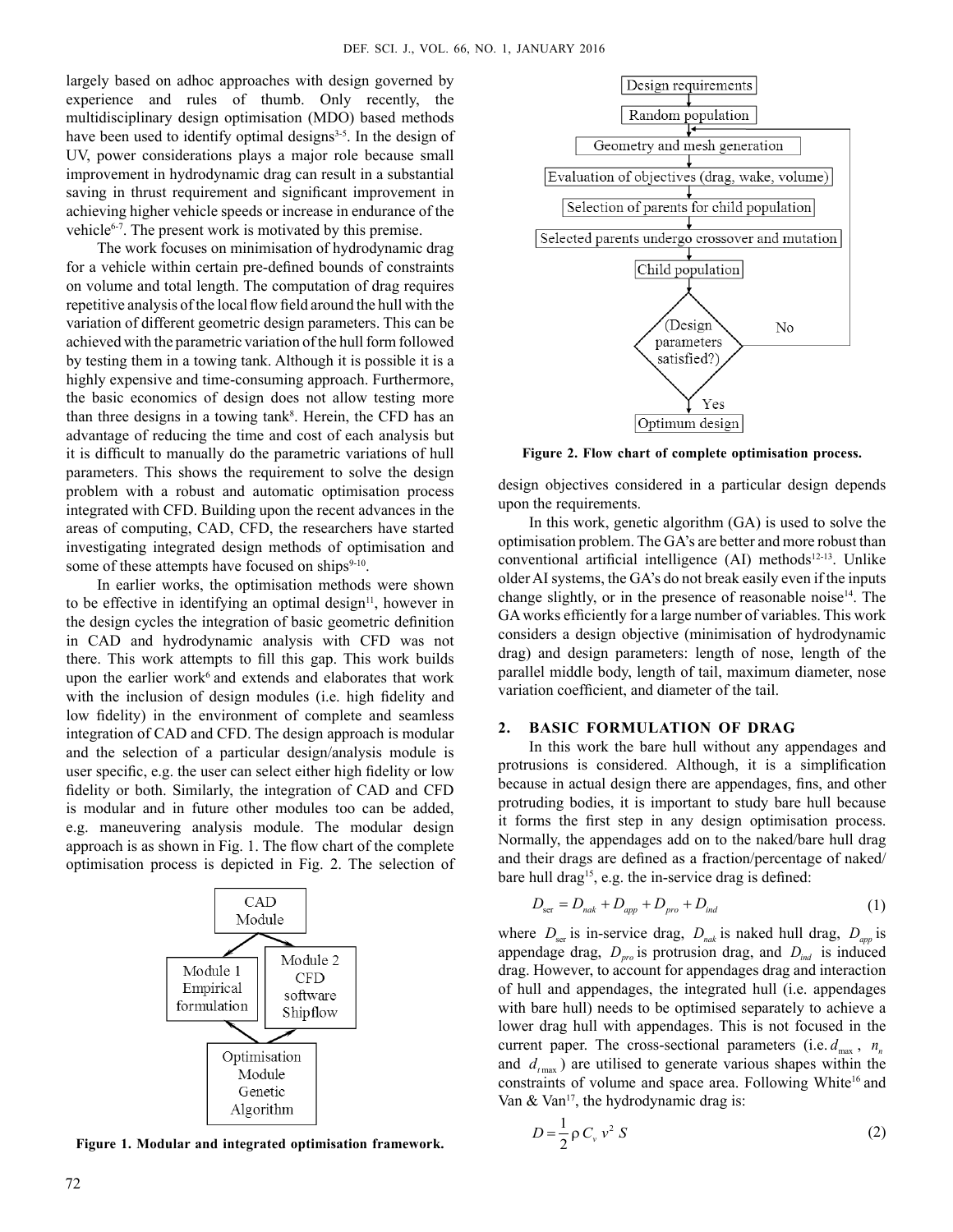where *D* is the hydrodynamic drag  $(N)$ ,  $\rho$  is the density of fluid ( $kg/m^3$ ), *S* is the total wetted surface area ( $m^2$ ), *v* is the velocity of the vehicle in  $m / s$ , and  $C_v$  is the viscous drag coefficient

## **2.1 Low fidelity**

Following, ITTC (1957) the model-ship correlation  $line<sup>18</sup>$ : 0.075

$$
c_f = \frac{0.079}{(\log_{10} Rn - 2)^2} \tag{3}
$$

where *Rn* is the Reynolds number which is:

$$
Rn = \frac{\rho vL}{\mu} \tag{4}
$$

where *L* total length of the vehicle  $m$ ,  $v$  is the velocity  $m/s$  and  $\mu$  is the dynamic viscosity of the fluid *kg / ms*. In low fidelity module, the  $C_v$  is computed using Jackson<sup>19</sup> and it is:

$$
C_{v} = c_{f} \left[ 1 + 1.5 \left( \frac{d_{\text{max}}}{L} \right)^{\frac{3}{2}} + 7 \left( \frac{d_{\text{max}}}{L} \right)^{3} + 0.002 \left( c_{p} - 0.6 \right) \right] (5)
$$

where  $c_p$  is the prismatic coefficient:

$$
c_p = \frac{\nabla}{\pi \left(\frac{d_{\text{max}}}{2}\right)^2 L}.
$$
\n(6)

where  $\nabla$  is the volume displaced  $m^3$ . It can be noted here that though other empirical formulations are also available, but they are not used in the present work because they are based upon either the surface area or fullness/fineness ratio and do not consider the local shape fairing<sup>3,20</sup>.

# **2.2 High Fidelity**

In high fidelity module, the  $C<sub>v</sub>$  is computed using CFD analysis with Shipflow<sup>\*\*TM</sup>. In Shipflow<sup>\*\*TM</sup>, the Reynolds-Averaged Navier-Stokes (RANS) equations based discretisation model is used to solve the momentum equations for the viscous fluid. In Shipflow\*\*TM turbulence is introduced using the *k*-ω Shear Stress Transport (SST) utilising the advantages of both the *k*-ε and *k*-ω models. This *k*-ω SST model (Menter<sup>21</sup>) blends the *k*-ω model in the near wall region with the free stream independence of the *k*-ε model in the far field and that blending makes it robust, accurate and most effective, for more details see TM<sup>22</sup>.

A no-slip condition which states that velocity of the fluid at a solid boundary is zero relative to the boundary is considered over the surface of the axisymmetric body. The upstream boundary of the domain is modelled as velocity inlet (inflow) and the downstream boundary is modelled as velocity outlet (outflow). All other boundaries of the three-dimensional rectangular domain are modelled to experience a wall with no shear condition. The boundary conditions considered in the present work are as shown in Fig. 3. From Fig. 3, it can be observed that the computational domain extends up to 0.7*L* upstream from the leading edge and up to 4.5*L* downstream from the trailing edge and 1.2*L* is assumed to be the height and width of the rectangular domain of axisymmetric body. The solution domain is found to be large enough to capture the entire viscous-inviscid interaction and the wake development. The

coupling between the pressure and velocity fields is achieved using Roe Flux differencing scheme. A second order upwind scheme for convection and the central differencing scheme for diffusion terms have been used. More detailed discussion on these methods can be found in manual<sup>22</sup>.

| Velocity inlet | 0.6L    | Velocity outlet |
|----------------|---------|-----------------|
| 0.7L           | No slip |                 |

## **Figure 3. Fluid domain with boundary conditions for CFD calculations in high fidelity model.**

Once the domain and the geometry are defined then meshing is done. Uniform mesh is generated along the body and the mesh is made finer near the body and coarser away from the body. The generated mesh comprises of hexahedral elements<sup>23</sup> and around 0.94 million are built from 0.84 million grid points. Since the *k-ω* SST turbulence model is used, the non-dimensional wall distance  $(y^+)$  is maintained in the range of 0 to 1 to capture the turbulence near the body wall. The generated mesh around the geometry is as shown in Fig. 4. In order to automate the mesh generation process scripting is done in Matlab<sup>\*TM</sup> and the generated files of Matlab<sup>\*TM</sup> are input files to Shipflow\*\*TM.





Primarily, in Shipflow<sup>\*\*TM</sup> the continuity equation in cylindrical coordinate for the flow past an axisymmetric underwater vehicle hull form is solved and it is:

$$
\frac{\partial \rho}{\partial t} + \frac{\partial}{\partial x} (\rho v_x) + \frac{\partial}{\partial r} (\rho v_r) + \frac{\rho v_r}{r} = 0 \tag{7}
$$

where *x* , *r* are the axial and radial coordinates respectively, *v*<sub>*x*</sub>, *v<sub><i>r*</sub> are the axial and radial velocity respectively,  $ρ$  is the density of the fluid  $kg/m<sup>3</sup>$ . The radial and axial momentum equations are:

$$
\frac{\partial}{\partial t}(\rho v_r) + \frac{1}{r} \frac{\partial}{\partial x} (r \rho v_x v_r) + \frac{1}{r} \frac{\partial}{\partial r} (r \rho v_r v_r) = -\frac{\partial p}{\partial r}
$$
(8)

$$
\frac{\partial}{\partial t}(\rho v_x) + \frac{1}{r} \frac{\partial}{\partial x} (r \rho v_x v_x) + \frac{1}{r} \frac{\partial}{\partial r} (r \rho v_r v_x) = -\frac{\partial p}{\partial x} \tag{9}
$$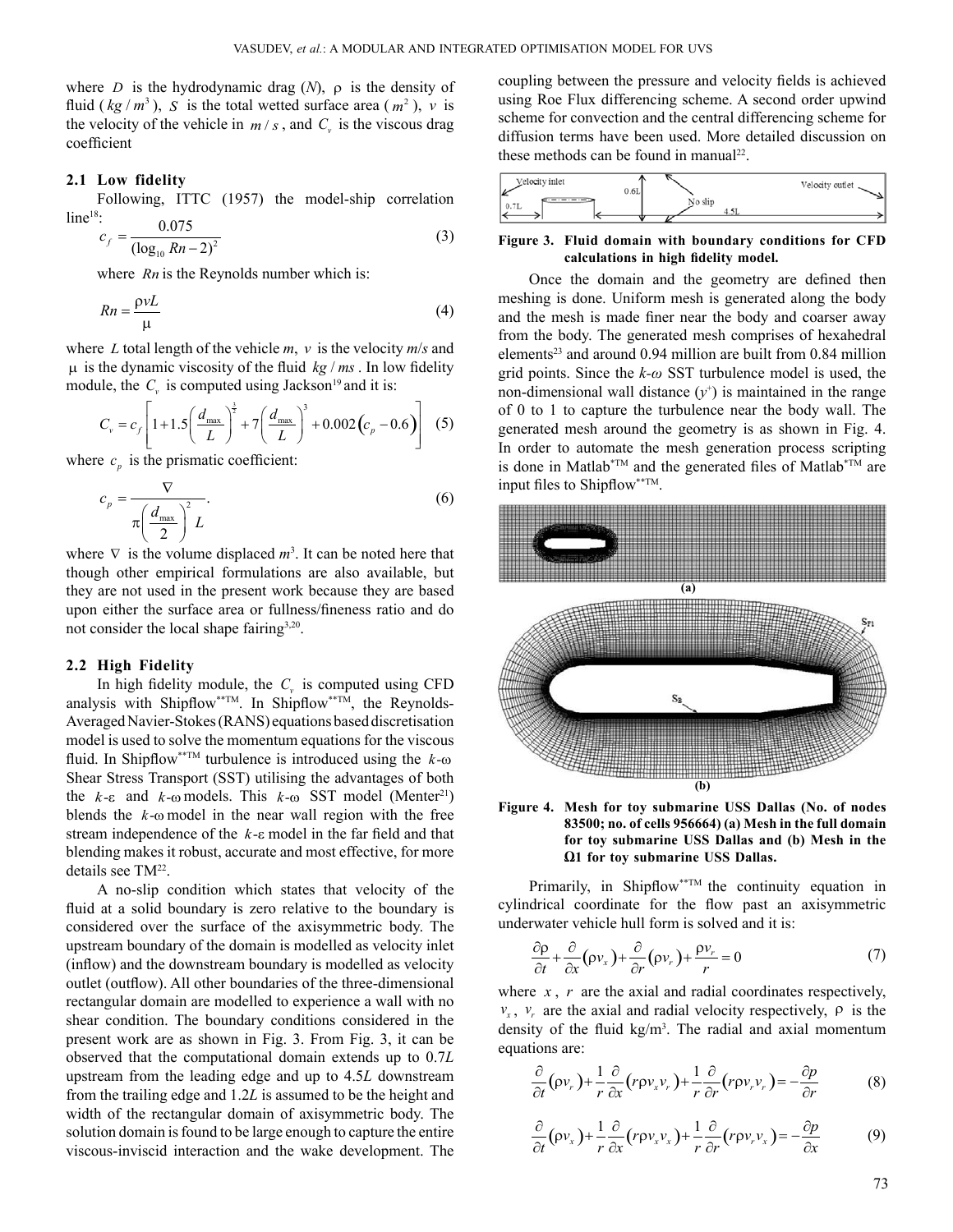where *p* is the static pressure and

$$
\nabla \cdot \vec{v} = \frac{\partial v_x}{\partial x} + \frac{\partial v_r}{\partial r} + \frac{v_r}{r}.
$$
 (10)

The transport equations for *k-ω* SST model are:

$$
\frac{\partial}{\partial t}(\rho k) + \frac{\partial}{\partial x_i}(\rho k u_i) = \frac{\partial}{\partial x_j} \left( \Gamma_k \frac{\partial k}{\partial x_j} \right) + \tilde{G}_k - Y_k \tag{11}
$$

$$
\frac{\partial}{\partial t}(\rho\omega) + \frac{\partial}{\partial x_i}(\rho\omega u_i) = \frac{\partial}{\partial x_j} \left( \Gamma_\omega \frac{\partial \omega}{\partial x_j} \right) + G_\omega - Y_\omega + D_\omega \quad (12)
$$

where  $\tilde{G}_k$  is the generation of turbulence kinetic energy due to mean velocity gradients,  $G_{\omega}$  is the generation of ω, Γ<sub>k ω</sub> represents the effective diffusivity of  $k$  and  $\omega$  respectively,  $Y_{k}$  represents the dissipation of *k* and  $\omega$  respectively due to turbulence, and  $D_{\omega}$  represents the cross-diffusion term.

# **3. OPTIMISATION PROBLEM FORMULATION**

The optimisation problem treated in this paper consists of minimisation of drag subject to constraints on the geometric parameters. The problem may be stated as follows:

Minimize  $F(x_1, x_2, \ldots, x_6)$  subject to the constraints

$$
x_1 + x_2 + x_3 \le 0.35 \text{ m}; g(x_1, x_2, ..., x_6) \ge c_g
$$
  
and variable bounds (13)

 $x_{\text{Li}} \leq x_i \leq x_{\text{Ui}} (i = 1, 2, \ldots, 6)$ 

where

$$
F = D, x_1 = L_n, x_2 = L_t, x_3 = L_m, x_4 = n_n, x_5 = r_{\text{max}}, x_6 = r_t
$$
\n
$$
g = \nabla, c_g = 0.000848 \text{ m}^3
$$
\nand\n
$$
x_{L1} = 0.04 \text{ m}, x_{L2} = 0.09 \text{ m}, x_{L3} = 0.21 \text{ m}, x_{L4} = 1,
$$
\n
$$
x_{L5} = 0.025 \text{ m}, x_{L6} = 0.0175 \text{ m}, x_{U1} = 0.1 \text{ m}, x_{U2} = 0.15 \text{ m},
$$
\n
$$
x_{U3} = 0.3 \text{ m}, x_{U4} = 3, x_{U5} = 0.035 \text{ m}, x_{U6} = 0.0225 \text{ m}.
$$
\n(15)

The method used in solving the linear constraint problem is 'genetic algorithm for numerical optimisation for constrained problems (GENOCOP)'24-25. The method specialised to the problem given by Eqns. (13) - (15), will be discussed now in a step-by-step manner.

*Step 1*: Generation of initial population

A vehicle configuration  $C^{(j)}$  is given by the parameter set  $x_i^{(j)}$  ( $i = 1, 2, \ldots, 6$ ) Generate 6*p* random numbers,  $\alpha_k$  ( $k = i \times j$ ), with *p* even, between 0 and 1. Then, we generate *p* vehicle configurations  $C^{(j)}$  ( $j = 1, 2, ..., p$ ) from these random numbers, using

$$
x_i^{(j)} = x_{Li} + \alpha_k (x_{U_i} - x_{Li})
$$
\n(16)

We find the vehicle configurations. These configurations constitute the initial population. In the present work,  $p = 10$ has been used in high fidelity model and  $p = 50$  in low fidelity model. At the end of Step 1, we have *p* vehicle configurations.

*Step 2*: Evaluation of objective function for the initial population and ranking them

We compute the drag forces  $F^{(j)}$  (  $j = 1, 2, ..., p$  ) of each of these *p* configurations  $C^{(j)}$  ( $j = 1, 2, ..., p$ ) using CFD in high fidelity model and using empirical formulae in low fidelity

model. Also, compute the volumes of the configurations  $g^{(j)}$  ( $j = 1, 2, ..., p$ ). Let the number of configurations which satisfy the inequality constraint  $g^{(j)} \geq c_g$  (see Eqn. (14)) be  $p_1$ . The number of configurations which do not satisfy it is then  $p_2 = p - p_1$ . Now, we reorder the configurations which satisfy the inequality constraint in the ascending order of their drag forces and denote it as  $C_{R1}^{(j)}$  ( $j = 1, 2, ..., p_1$ ). The drag forces corresponding to  $C_{R1}^{(j)}$  are  $F_{R1}^{(j)}$  ( $j = 1, 2, ..., p_1$ ) and the volumes corresponding to  $C_{R1}^{(j)}$  are  $g_{R1}^{(j)}$  ( $j = 1, 2, ..., p_1$ ). For these  $p_1$ configurations,

$$
F_{R1}^{(j)} < F_{R1}^{(j+1)} \text{ and } g_{R1}^{(j)} \ge c_g \left( j = 1, 2, \dots, p_1 \right) \tag{17}
$$

Also, we reorder the configurations which do not satisfy the inequality constraint in the descending order of their volumes and denote it as  $C_{R2}^{(j)}$  ( $j = 1, 2, ..., p_2$ ). The drag forces corresponding to  $C_{R2}^{(j)}$  are  $F_{R2}^{(j)}$  ( $j = 1, 2, ..., p_2$ ) and the volumes corresponding to  $C_{R_2}^{(j)}$  are  $g_{R_2}^{(j)}$  ( $j = 1, 2, ..., p_2$ ). For these  $p_2$ configurations,

$$
g_{R2}^{(j)} > g_{R2}^{(j+1)}
$$
 and  $g_{R2}^{(j)} < c_g$   $(j = 1, 2, ..., p_2)$  (18)

Finally, we form a set of configurations  $C_R^{(j)}$  ( $j = 1, 2, ..., p$ )

by adding  $C_{R1}^{(j)}(j = 1, 2, ..., p_1)$  and  $C_{R2}^{(j)}(j = 1, 2, ..., p_2)$ sequentially, i.e.

$$
C_R^{(j)}(j=1,2,...,p_1) = C_{R1}^{(j)}(j=1,2,...,p_1);
$$
  
\n
$$
C_R^{(j)}(j=p_1+1,p_1+2,...,p) = C_{R2}^{(j)}(j=1,2,...,p_2)
$$
\n(19)

At the end of *Step 2*, we have *p* vehicle configurations ordered in such a way that the first  $p_i$  are in the ascending order of their drag forces and the last  $p_2$  are in the descending order of their volumes. The ranking is done.

*Step 3*: Picking parent population and either crossover or mutation will be carried over the picked parent population

Consider the first  $p/2$  configurations of  $C_R^{(j)}$  (*p* even) and denote it  $C_{RU}^{(j)}$ , i.e.

$$
C_{RU}^{(j)}(j=1,2,...,p/2) = C_R^{(j)}(j=1,2,...,p/2)
$$
 (20)

Generate a random number  $\alpha$  between 0 and 1. If  $\alpha \leq \overline{\alpha}$ , where the chosen value of  $\bar{\alpha} = 0.9$  in the present calculations, generate two random numbers  $\beta_1$  and  $\beta_2$ . If  $\alpha > \overline{\alpha}$ , generate a random number β . Then

(a) If 
$$
\alpha \le \overline{\alpha}
$$
, select two configurations  
\n $C_{RU}^{(r)}$  and  $C_{RU}^{(s)}$  ( $r, s \in (1, 2, ..., p / 2)$ ) based on the random  
\nnumbers  $\beta_1$  and  $\beta_2$  respectively using

Configuration 
$$
r
$$
 if  $\frac{2(r-1)}{p} \leq \beta_1 \leq \frac{2r}{p}$ ;

\nConfiguration  $s$  if  $\frac{2(s-1)}{p} \leq \beta_2 \leq \frac{2s}{p}$ 

\n(21)

Then generate 6 random numbers  $\gamma_i$  ( $i = 1, 2, ..., 6$ ) and develop two new configurations as

$$
\overline{C}^{(j)}: x_i = \frac{1}{2} \{ (1 - \gamma_i) x_i^{(r)} + (1 + \gamma_i) x_i^{(s)} \};
$$
\n
$$
\overline{C}^{(j+1)}: x_i = \frac{1}{2} \{ (1 + \gamma_i) x_i^{(r)} + (1 - \gamma_i) x_i^{(s)} \}
$$
\n(22)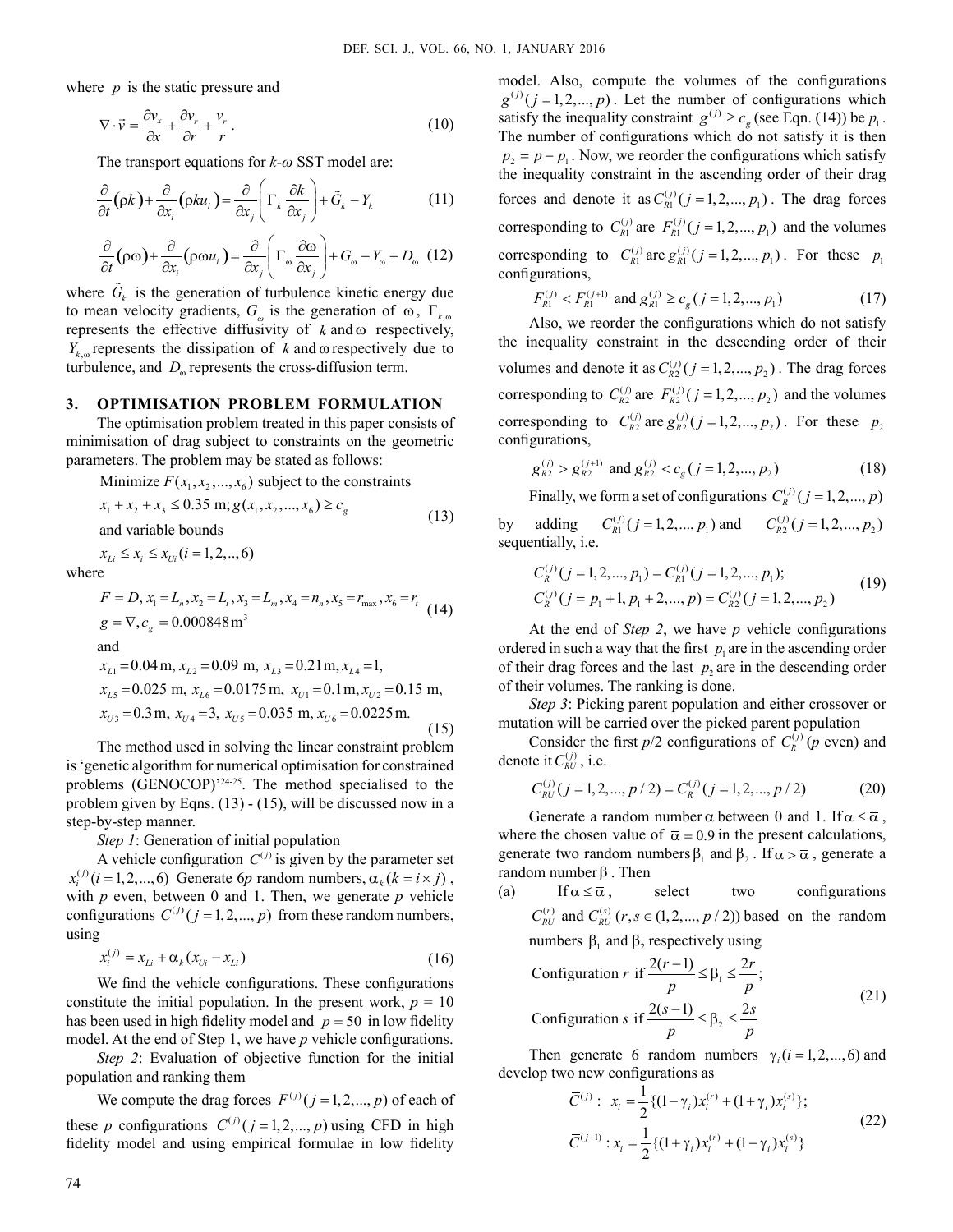where  $j-1$  is the number of  $\overline{C}^{(.)}$  configurations already developed.

(b) If  $\alpha > \overline{\alpha}$ , then calculate

$$
\delta = (2\beta)^{\frac{1}{\eta+1}} + 1 \text{ (if } \beta < 0.5);
$$
  
\n
$$
\delta = 1 - [2(1-\beta)]^{\frac{1}{\eta+1}} \text{ (if } \beta \ge 0.5)
$$
\n(23)

where  $\eta = 20$  has been used and develop a new configuration as

$$
\overline{C}^{(j)}: x_i = x_i^{(r)} + \delta(x_{U_i} - x_{Li}) \quad (i = 1, 2, ..., 5)
$$
 (24)

The steps  $3(a)$  and  $3(b)$  given by Eqns. (21), (22) and (23) are repeated till  $j = p$ . In other words, p new configurations, denoted  $\overline{C}^{(j)}$  ( $j = 1, 2, ..., p$ ) are developed. We compute the drag forces  $\overline{F}^{(j)}$  ( $j = 1, 2, ..., p$ ) of each of these *p* configurations  $\overline{C}^{(j)}$  ( $j = 1, 2, ..., p$ ) using CFD in high fidelity model and empirical formulae in low fidelity model. Also, we compute the volumes of the configurations  $\overline{g}^{(j)}$  (  $j = 1, 2, ..., p$  ).

*Step 4*:

We form a set of configurations  $\hat{C}^{(j)}$  ( $j = 1, 2, ..., 2p$ ) by appending  $C_R^{(j)}$   $(j = 1, 2, ..., p)$  and  $\bar{C}^{(j)}$   $(j = 1, 2, ..., p)$ sequentially, i.e.

$$
\hat{C}^{(j)}(j=1,2,...,p) = C_R^{(j)}(j=1,2,...,p);
$$
  
\n
$$
\hat{C}^{(j)}(j=p+1,p+2,...,2p) = \overline{C}^{(j)}(j=1,2,...,p)
$$
\n(25)

The drag forces and volumes of these 2*p* configurations are now known. Now, we reorder these configurations as was done in Step 2 (see Eqns.  $(17)$  -  $(19)$ ), namely, the configurations which satisfy the inequality constraint on volume are arranged first in ascending order of their drag forces, followed by the configurations which do not satisfy the inequality constraint on volume are arranged in descending order of their volumes. This configuration set consisting 2p configurations are denoted  $\hat{C}_{R}^{(j)}$  ( $j = 1, 2, ..., 2p$ ). Consider the first *p* configurations of  $\hat{C}_{R}^{(j)}$ and denote it  $\hat{C}_{\text{RU}}^{(j)}$ , i.e.

$$
\hat{C}_{RU}^{(j)}(j=1,2,...,p) = \hat{C}_R^{(j)}(j=1,2,...,p)
$$
\n(26)

Re-designate  $\hat{C}_{RU}^{(j)}$  as  $C_R^{(j)}$  ( $j = 1, 2, ..., p$ ) and go to Step 3

for the next iteration till the drag force of the first configuration, i.e.  $C_R^{(1)}$ , does not decrease further with an assumed tolerance. This will then be the optimised configuration. Once the optimised configuration is achieved the iterations will still go on to make sure that it is the global optimal solution in the given range.

#### **4. NUMERICAL IMPLEMENTATION**

The single objective optimisation problem is formulated with minimisation of hydrodynamic drag as the objective function. The problem is solved in two modules, i.e. high fidelity module, and low fidelity module. The constraints on design variables along with constraints on the volume and total length and the design variables are same in both the modules. We consider only the practical and applicable range of  $L/d_{\text{max}}$ ratios from 4.92 to 11. Table 1 shows the parameters of genetic algorithm used in the present work.

The real design parameters of an underwater vehicle

are difficult to find in the existing literature because of their defense related applications, e.g. submarine drag results are rare. Hence, we adopt a scale-down approach. To demonstrate the applicability of our design approach we select a highly complex underwater vehicle – submarine – but select a scaled down version of it - toy submarine<sup>26</sup>. It has advantages: in open literature research results are available about a toy submarine<sup>5</sup>, the complexity levels are same, and benchmarking of the results is possible. The design requirements chosen in this study are the same as the design requirements considered in Alam5 , *et al*., i.e. speed is 0.5 m/s, and overall length no longer than 350 mm, and cost effectiveness.

**Table 1. The genetic algorithm parameters used in the present work**

| No of variables    | 5              |
|--------------------|----------------|
| Population size    | 10             |
| Crossover rate     | 09             |
| Mutation rate      | 0 <sub>1</sub> |
| No. of generations | 19             |
| No of evaluations  | 190            |

After, considering the basic design requirements, the geometry selection for UV is formulated:

*Hull geometry*: The hull size of toy UV is constrained by the space requirements to carry on board instruments and it needs to be minimised for drag. The parameterisation of hull geometry is as shown in Fig. 5. The nose radius is:

$$
r_n = \frac{d_{\max}}{2} \left( 1 - \left( \frac{\left( x - L_{\iota} - L_m \right)}{L_n} \right)^{n_n} \right)^{1/n_n}
$$
 (27)

Depending on the value of  $n_n$  the nose shape can vary from the conical nose for  $n<sub>n</sub> = 1$  and fuller and bulkier nose for large values of  $n_n$ . The tail-section considered in this work is a frustum with a diameter  $d_{\text{max}}$  on one side of the frustum and diameter  $d_{\text{max}}$  on the other side. Similar to nose the frustum can also vary between conical tail for  $d_{t_{\text{max}}} = 0$  and rectangular tail for  $d_{\text{max}} = d_{\text{max}}$ . But, in the present work the minimum and maximum bounds on  $n_n$  and  $d_{t_{\text{max}}}$  are set as  $1 \le n_n \le 3$  and  $35 \le d$ <sub>t max</sub>  $\le 45$  *mm*.



**Figure 5. Parameterisation of the hull geometry of USS Dallas.**

## **5. RESULTS AND DISCUSSIONS**

#### **5.1 Low Fidelity Model**

The results of low fidelity model are listed in Tables 2 and 3 and the shape variation is as shown in Fig. 6. We can observe from Fig. 6 that the optimum designs – both by the low and high fidelity models – have fuller noses as compared to the parent hull of USS Dallas.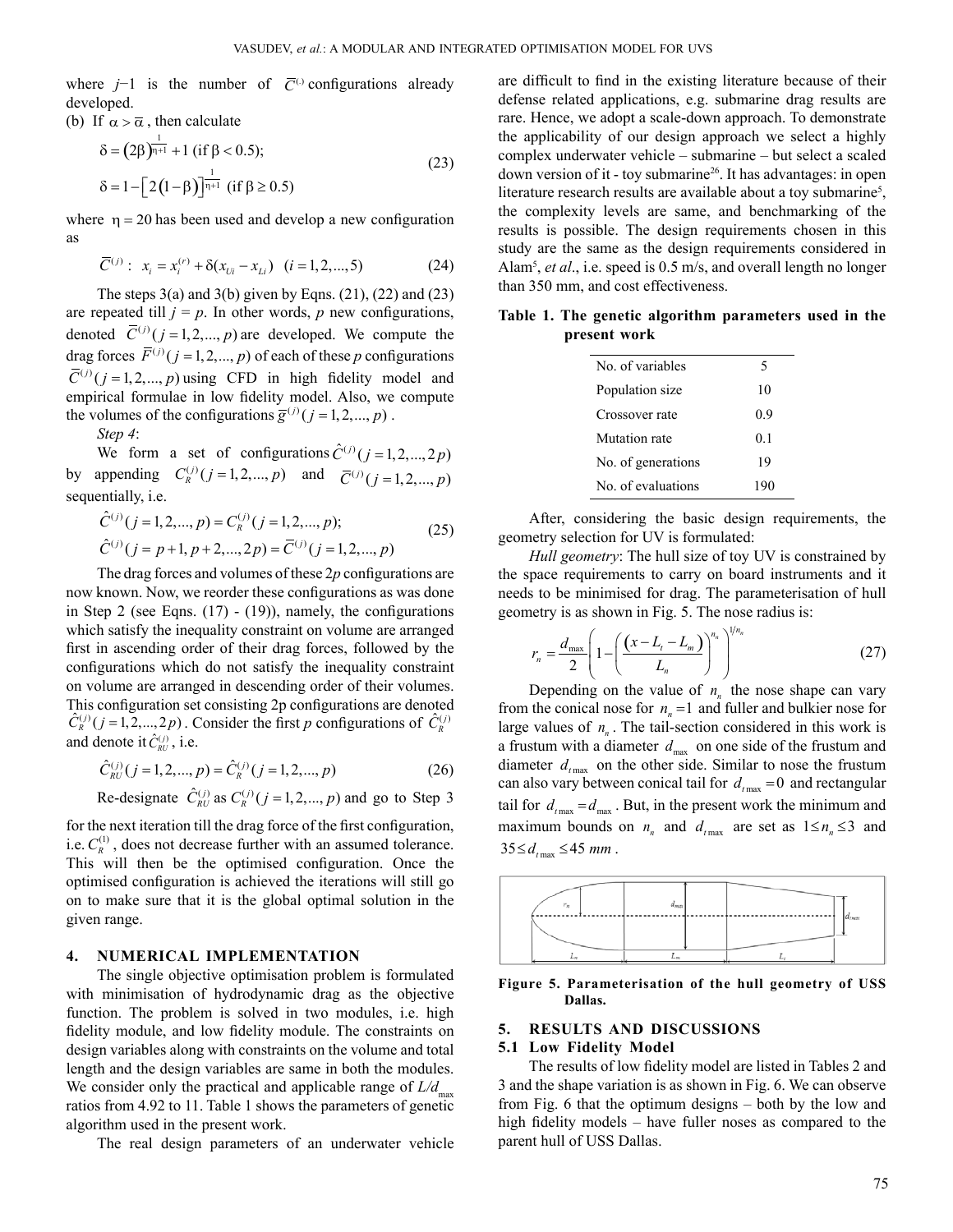

**Figure 6. Shape comparison between USS Dallas, Design 1 (Optimum in low fidelity) and Design 2 (Optimum in high fidelity).**

This result of a fuller nose resulting into still a lower drag is against the conventional practice in design wherein a finer nose is assumed to result into a favourable drag. Our result shows that this is not always true as a fuller nose might result into a higher skin frictional drag but the fairing of the nose with respect to the overall length determines the fluid velocity over the body and that affects the pressure drag. A nose with high skin friction can also result into lower pressure drag and this is precisely captured by both the optimisation models. A fuller nose has better design applications because it offers larger volume and better space to the sensors and systems that are placed in the nose section.

Table 2 shows the comparison between the USS Dallas, Design 1 and Design 2. Figs. 7(a) - 7(b) shows the variation in fitness function (i.e. hydrodynamic drag) and volume constraint in the optimisation process using low fidelity model. It is clear from the figures that after around 20 - 25 generations the fitness value does not change significantly and the solutions converge to the minimum of drag. The difference in surface area of Design 1 and parent hull of USS Dallas is almost insignificant and their lengths are same, as a result, there is no significant change in skin friction drag. Although, the viscous pressure coefficient can change for Design 1 and parent hull as depends heavily on the local shape variation of hull form, the empirical formulations do not account for shape variation effect. This lack of ability to include the local shape variation is a serious restriction of low fidelity models.

As mentioned, this limitation of the absence of local shape variation in low fidelity models is studied by us in detail. In our work, after computing the optimum, the hull forms of both – Design 1 and Design 2 - are analysed for the drag using CFD for different velocities ranging from  $0.5 - 2.0$  m/s, as in CFD one can visualise the local variation of flow along and around the body. These results are presented in Table 3.

From Table 2, we can see that a reduction in maximum diameter raises the slenderness ratio of the body from 5.83 for parent hull to 6.25 for Design 1. The total wetted surface area of the optimum hull is reduced from 0.0612 to 0.0585 by 4.4% and this results in the reduction of skin friction coefficient from 0.00714 of parent hull to 0.0062 of Design 1 by 13.2%. The difference in drag estimation between the empirical formulations based and CFD based is more than 50%. Since, slowly CFD computations are gaining better accuracy, the empirical formulations tend to become less reliable and accurate.

However, the difference of drag between parent and optimum hull even with a low fidelity model proves the efficiency of using an optimisation model to obtain an optimised hull for low drag.

#### **5.2 High Fidelity Model**

The results of high fidelity model are presented in Table 2 and Table 3 along with low fidelity model results. Figs. 8(a) - 8(b) show the variation in fitness function (i.e. hydrodynamic drag) and the volume constraint with subsequent iteration (i.e. generations) in high-fidelity optimisation model. It is clear from the figures that after 12 generations the fitness value is not varying significantly and the solution is converging to the minimum value of drag. Figs.  $9(a) - 9(c)$  presents the normalised axial velocity (Velocity  $X(v_x) = v/v$ ) contours over

**Table 2. The comparison of hull parameters of USS Dallas, Design 1 and Design 2**

| Vehicle particulars                                                              |                                               | <b>Parent hull</b><br>(USS Dallas) | Design 1* | Design 2** |
|----------------------------------------------------------------------------------|-----------------------------------------------|------------------------------------|-----------|------------|
| $L_n$ , mm                                                                       |                                               | 45                                 | 44        | 43         |
| $L_m$ , mm                                                                       |                                               | 210                                | 216       | 211        |
| $L_{\scriptscriptstyle\prime}$ , mm                                              |                                               | 95                                 | 90        | 91         |
| L, mm                                                                            |                                               | 350                                | 350       | 345        |
| $n_{\scriptscriptstyle n}$<br>$d_{\max}$ , mm                                    |                                               | 1.9                                | 2.83      | 2.43       |
|                                                                                  |                                               | 60                                 | 56        | 59         |
| $d_{t_{\max}}$ , mm                                                              |                                               | 35                                 | 35        | 37         |
| $L/d_{\text{max}}$                                                               |                                               | 5.8                                | 6.25      | 5.8        |
| $S, m^2$                                                                         |                                               | 0.0612                             | 0.0585    | 0.0611     |
| $\nabla, m^3$                                                                    |                                               | 0.000848                           | 0.000848  | 0.000848   |
| v, m/s                                                                           |                                               | 0.5                                | 0.5       | 0.5        |
| $\rho$ , kg/m <sup>3</sup>                                                       |                                               | 1000                               | 1000      | 1000       |
| Computation<br>based upon<br>empirical<br>formulations<br>of Equations<br>(3, 5) | $c_f$                                         | 0.00713                            | 0.007139  | 0.0071     |
|                                                                                  | $C_{\nu}$                                     | 0.00803                            | 0.00829   | 0.0081     |
|                                                                                  | $C_{\text{pv}} = C_{\text{v}} - c_{\text{f}}$ | 0.00088                            | 0.001154  | 0.000999   |
|                                                                                  | $C_{pV}$ (% $C_{v}$ )                         | 10.9%                              | 13.9%     | 12.3%      |
|                                                                                  | $\text{ Drag }(D), N$                         | 0.06144                            | 0.0607    | 0.0610     |
| Reduction in drag, %                                                             |                                               |                                    | 1.2       | 0.78       |
| Drag per unit volume                                                             |                                               | 72.5                               | 71.5      | 71.93      |
| Reduction, %                                                                     |                                               |                                    | 1         | 0.78       |
| Computations<br>based upon<br>CFD                                                | $c_f$                                         | 0.00714                            | 0.0062    | 0.00717    |
|                                                                                  | $C_{\rm v}$                                   | 0.01261                            | 0.01235   | 0.01165    |
|                                                                                  | $C_{\text{PV}} = C_{v} - c_{f}$               | 0.00547                            | 0.0061    | 0.00448    |
|                                                                                  | $C_{pV}$ (% $C_{v}$ )                         | 43.4%                              | 49.4%     | 38.5%      |
|                                                                                  | Drag $(D)$ , N                                | 0.0965                             | 0.0945    | 0.0871     |
| Reduction in drag, %                                                             |                                               |                                    | 2.1       | 9.8        |
| Drag per unit volume                                                             |                                               | 113.8                              | 111.43    | 102.7      |
| Reduction, %                                                                     |                                               |                                    | 2.1       | 9.8        |

Design 1\* : Computed optimum with low fidelity optimisation model; and Design 2\*\*: Computed optimum with high fidelity optimisation model.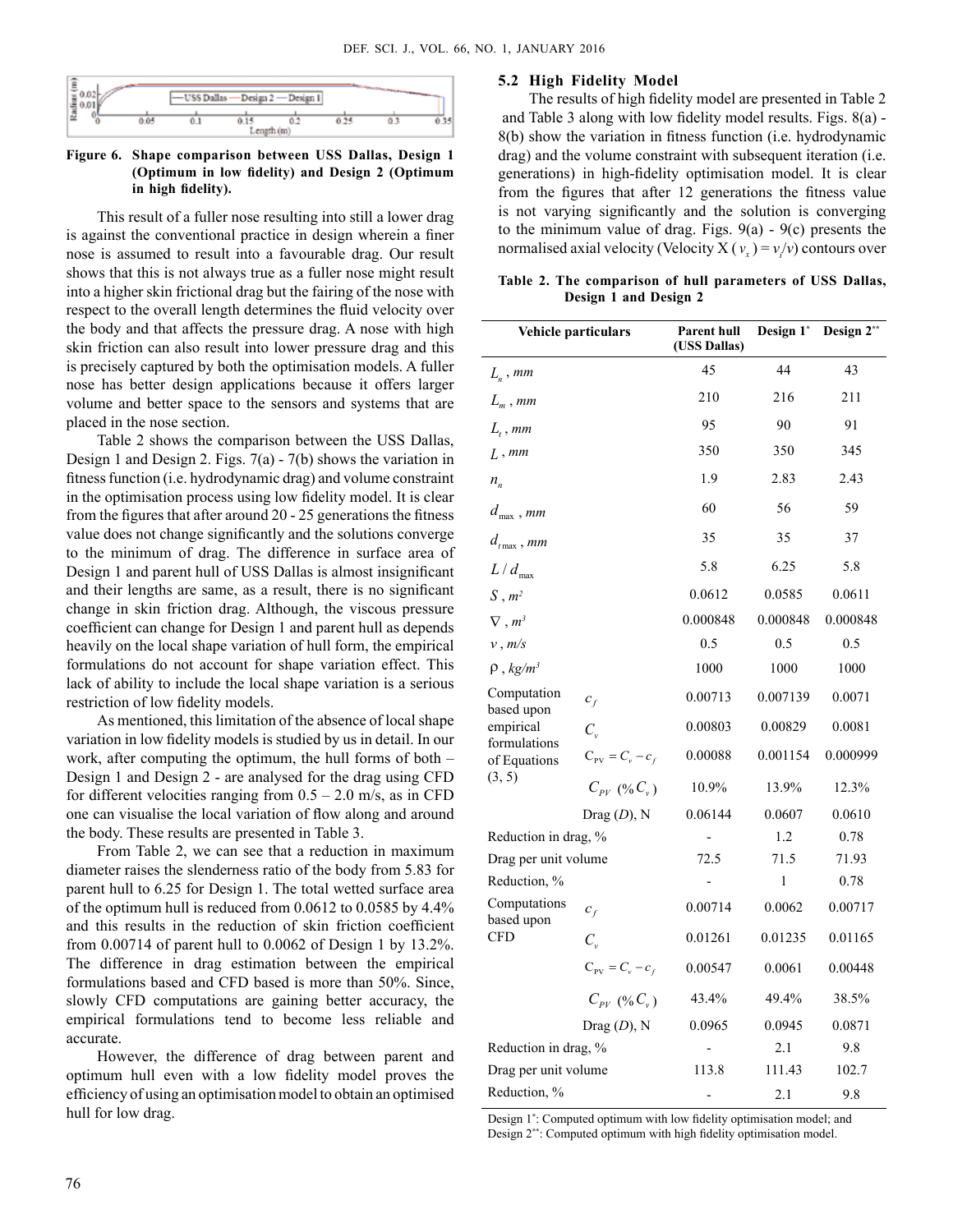

**Figure 7. (a) Progress plot of the objective function (Hydrodynamic drag) in low fidelity model, and (b) Progress plot of the volume constraint in low fidelity model.**

the hull forms of parent USS Dallas, Design 1 (in low fidelity model) and Design 2 (in high fidelity model) for velocity,  $v=0.5$  m/s. If a body is covered with the low  $v<sub>r</sub>$  that implies that the axial component of fluid flow velocity over the body is low and it will need thrust to move forward against the fluid flow resulting in lower drag or resistance.

A careful examination of Figs. 9 (a), 9(b), and 9(c) reveals that the Design 2 is covered with low  $v_r$  (i.e. close to 0) as compared to the  $v<sub>x</sub>$  of around 0.111 for the USS Dallas and Design 1. And, this low  $v_r$  results in lowest drag for the Design 2 among the three design optimums, USS Dallas, Design 1 and Design 2.

From Table 2, it is clear that the total length of Design 2 is reduced along with the maximum diameter. The difference in the total drag is not so significant because of the small size of the body. The reduction is proved to be 2.5% in drag. The Design 2 results in better performance as compared to

**Table 3. Comparison of drag computed using CFD for different velocities of USS Dallas, Design 1 and Design 2**

| v<br>(m/s) | Computations<br>based upon CFD | <b>USS Dallas</b> | Design 1* | Design 2** |
|------------|--------------------------------|-------------------|-----------|------------|
| 1.0        | $C_{\scriptscriptstyle PV}$    | 0.005977          | 0.005998  | 0.005977   |
|            | $c_f$                          | 0.006163          | 0.006002  | 0.005093   |
|            | $C_{\nu}$                      | 0.01214           | 0.012     | 0.01107    |
|            | $C_{pV}$ (% $C_{v}$ )          | 49.2%             | 49.9%     | 53.9%      |
|            | Drag $(D)$ N                   | 0.372             | 0.358     | 0.324      |
|            | Reduction %                    |                   | 3.5       | 12.8       |
| 1.5        | $C_{\rho_V}$                   | 0.005424          | 0.005424  | 0.005443   |
|            | $c_f$                          | 0.006346          | 0.005276  | 0.005057   |
|            | $C_{\nu}$                      | 0.01177           | 0.0107    | 0.0105     |
|            | $C_{pV}$ (% $C_{v}$ )          | 46.1%             | 50.7%     | 51.8%      |
|            | Drag $(D)$ N                   | 0.811             | 0.704     | 0.706      |
|            | Reduction %                    |                   | 13.08     | 12.9       |
| 2.0        | $C_{\rho_V}$                   | 0.005077          | 0.005077  | 0.005094   |
|            | $c_f$                          | 0.006433          | 0.005493  | 0.005206   |
|            | $C_{\nu}$                      | 0.01151           | 0.01057   | 0.0103     |
|            | $C_{pV}$ (% $C_{v}$ )          | 44.1%             | 48%       | 49.5%      |
|            | Drag $(D)$ N                   | 1.410             | 1.23      | 1.23       |
|            | Reduction %                    |                   | 12.2      | 12.2       |

Design 1\* : Computed optimum with low fidelity optimisation model; and Design 2\*\*: Computed optimum with high fidelity optimisation model.

the parent hull USS Dallas. The framework is proved to be useful by computing low drag hull forms compared to the existing parent hull form. In our opinion, the lesser length of the optimum hull in the high-fidelity model can result in lesser constructional costs and lesser drag results in low operational



**Figure 8. (a) Progress plot of the objective function (Hydrodynamic drag) in high fidelity model and (b). Progress plot of the volume constraint in high fidelity model.**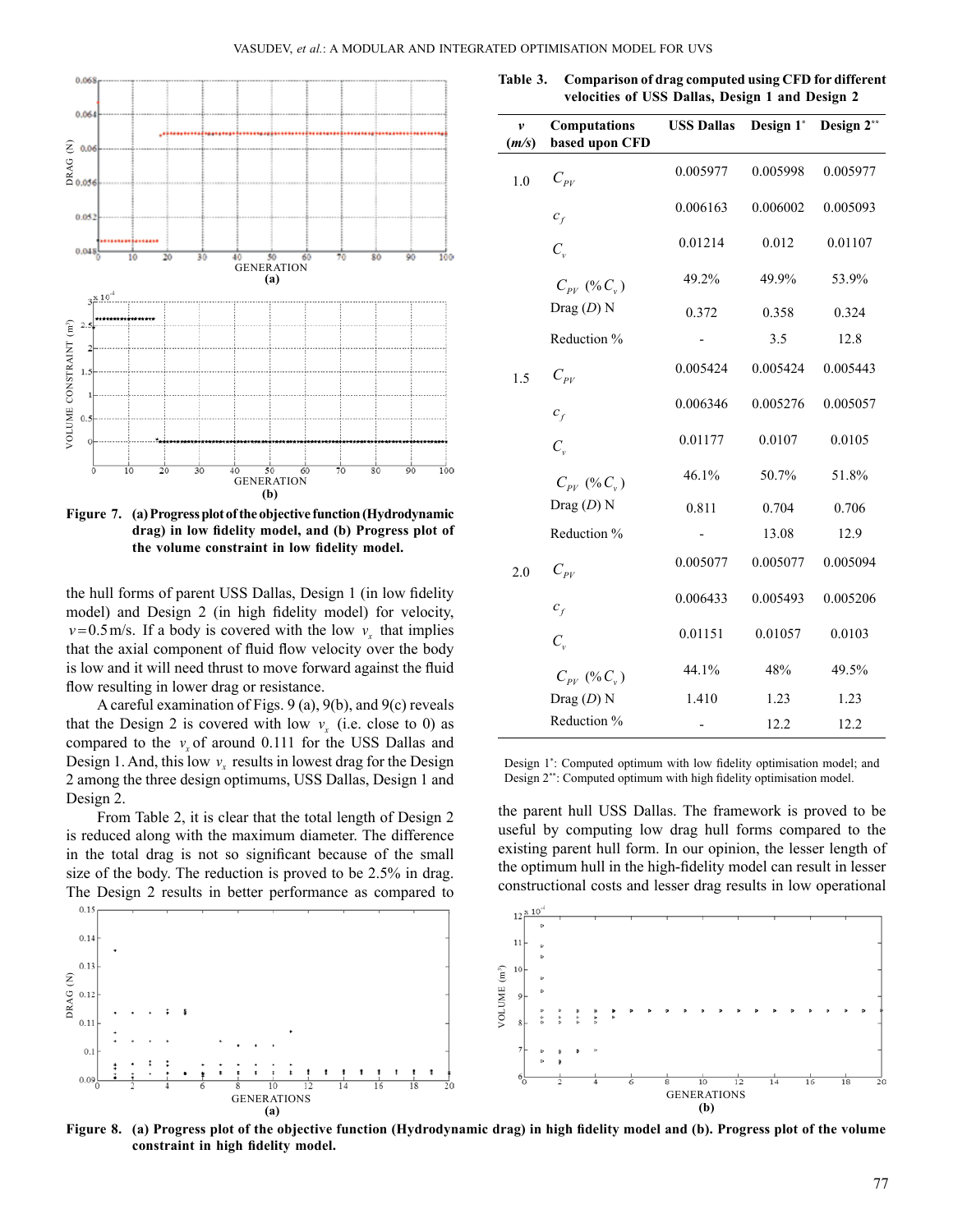

**Figure 9.** Normalised axial velocity (Velocity  $X = v / v$ ) contours **around (a) USS Dallas, (b) Design 1 and (c) Design 2** for  $v = 0.5$  m/s.

costs of the RC toy. Furthermore, we can observe from Table 3 that both Design 1 and Design 2 are performing better than the existing USS Dallas even for different velocities.

Figures 10 (a) - 10 (c) present the pressure distribution along the hull forms of parent USS Dallas, Design 1 and Design 2 for a velocity of 0.5 m/s. From the figures, it is clear that most of the hull form of USS Dallas is covered with a total pressure coefficient of −0.033 to −0.189 whereas in the case of Design 1 and Design 2 these values are in between 0.122 and −0.033. This reduces the viscous pressure coefficient of the hydrodynamic drag. Table 2 brings out this difference in viscous pressure drag coefficient very clearly, from 0.00547 in USS Dallas to 0.0061 in Design 1 and to 0.00448 in Design 2. And, this difference in viscous pressure drag coefficient results in the reduction of the total drag of hull forms.

However, the practical problem of using CFD is that it consumes a lot of time compared to low fidelity model. The low fidelity model based optimisation can be used as an initial estimate of the optimum to fix the bounds on the design variables for the high fidelity model based optimisation or it can even be handy during the initial stages of design of these underwater vehicles where no computational resources are available and time is less to report. If design development cycle time is not a constraint and computational resources are available, then it is obvious that the high fidelity model computes a better and efficient hull form as compared to low fidelity model.

# **6. CONCLUSIONS**

Two optimisation design frameworks (i.e. low fidelity and high fidelity) for the design of UVs are presented. In

83999595 **(a) BARBER (b)** 85882588 **(c)**

**Figure 10. Total pressure coefficient contours over: (a) USS Dallas,**  (b) Design 1 and (c) Design 2 for  $v = 0.5$  m/s.

low fidelity model, the objective function is evaluated using empirical formulations and in high fidelity model it is evaluated using CFD. We have shown that the low fidelity model based optimisation design framework is less accurate but consumes very less computational time when compared to the high fidelity model based optimisation design framework. Both of the optimisation methods have been implemented on RC toy submarine USS Dallas and they showed their efficacy in finding the optimum designs.

Our presented results show the effectiveness of shape parameters in the design of UVs. Since the presented example is of RC toy which is of a very short length, the results show less improvement. For larger UVs at higher speeds, the improvements will be higher and that will result into efficient designs. However, in the present work the optimisation has been restricted to only drag and volume. In a real design process, other criteria (e.g. dynamics of the vehicle, control with fins, hotel loads, internal arrangements, navigational and sensing requirements) also influence the final design. It will be interesting to investigate the extension of the present parametric driven modular optimisation design framework to account for other criteria. Additionally, a hull form for minimum drag is not always the best form for power, e.g. for a self-propelled body low drag does not necessarily reduce the thrust required as the effect of wake also plays an important role, Inoue<sup>17</sup>. A designer needs to focus on both, low drag as well as high wake fraction value. In the present work, we considered only hydrodynamic drag as objective no emphasis is given on wake fraction. Our further works will aim to addresses the role of power and other design requirements and currently some of our work is going in these directions.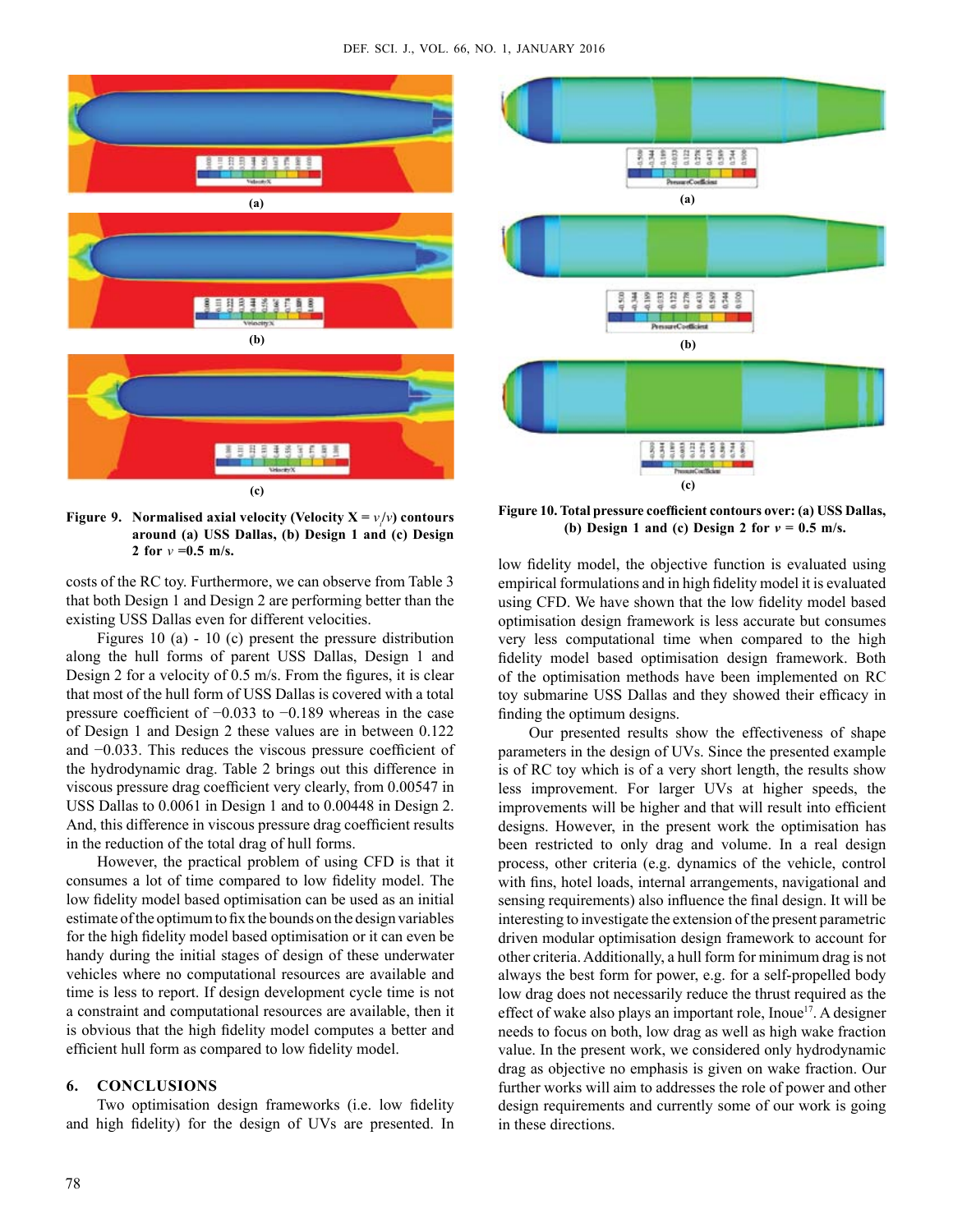# **References**

- 1. NOAA, Ocean, 2014. website address: http://www.noaa. gov/ocean.html
- 2. Singh, H.; Yoerger, D. & Bradley, A. Issues in AUV design and deployment for oceanographic research. *In*  Proceedings - IEEE International Conference on Robotics and Automation, Abuquerque, New Mexico, 1997. doi: 10.1109/robot.1997.619058
- 3. Martz, M.A. Preliminary design of an autonomous underwater vehicle using a multiple-objective genetic optimizer. Virginia Polytechnic Institute and State University, Blacksburg, VA, 2008. M.S. Thesis.
- 4. Bertram, V. & Alvarez, A. Hydrodynamic aspects of AUV design.  $5<sup>th</sup>$  conference on computer and IT applications in the maritime industries (COMPIT), Oegstgeest, Netherlands, 2006.
- 5. Alam, K.; Ray, T. & Anavatti, S.G. A new robust design optimization approach for unmanned underwater vehicle design. *Proc. Inst. Mech. Eng. Pt M: J. Eng. Maritime Environ.*, 2012, **226**(3), 235-249. doi: 10.1177/1475090211435450
- 6. Vasudev, K.L.; Sharma, R. & Bhattacharyya, S.K. A multiobjective optimization design framework integrated with CFD for the design of AUVs. *Methods Oceanography*, 2014, **10**, 138-165.

doi: 10.1016/j.mio.2014.08.002

- 7. Alvarez,A.;Bertram,V.&Gualdesi,L.Hullhydrodynamic optimization of autonomous underwater vehicles operating at snorkeling depth. *Ocean Eng.*, 2009, **36**(1), 105-112. doi: 10.1016/j.oceaneng.2008.08.006
- 8. Kracht, A.M. Design of Bulbous Bows. *Trans.ctions SNAME*, 1978a, 86, 197 – 217
- 9. Campana, E.F.; Peri, D.; Tahara, Y. & Stern, F. Shape optimization in ship hydrodynamics using computational fluid dynamics. *Comput. Methods Appl. Mech. Eng.*, 2006, **196**(1-3), 634-651. doi: 10.1016/j.cma.2006.06.003
- 10. Shahid, M. & Huang, D.B. Computational fluid dynamics based bulbous bow optimization using a genetic algorithm. *J. Marine Sci. Appl.*, 2012, **11**(3) 286-294. doi: 10.1007/s11804-012-1134-1
- 11. Parsons, J.S.; Goodson, R.E. & Goldschmied, F.R. Shaping of axisymmetric bodies for minimum drag in incompressible flow. *Journal Hydronaut*, 1974, 8, 100– 107.

doi: 10.2514/3.48131

- 12. Deb, K. An efficient constraint handling method for genetic algorithms. *Comput. Methods Appl. Mech. Eng.*, 2000, **186**(2-4), 311-338. doi: 10.1016/S0045-7825(99)00389-8
- 13. Deb, K.; Pratap, A.; Agarwal, S. & Meyarivan, T. A fast and elitist multiobjective genetic algorithm: NSGA-II. *IEEE Trans. Evol. Comput.*, 2002, **6**(2), 182-197. doi: 10.1109/4235.996017
- 14. Sivanandam, S.N. & Deepa, S.N. Introduction to genetic

algorithms. Springer, Berlin, Germany, 2008, pp. 442.

15. Phillips, A.B.; Turnock, S.R. & Furlong, M. The use of computational fluid dynamics to aid cost-effective hydrodynamic design of autonomous underwater vehicles. *Proc. Inst. Mech. Eng. Pt M: J. Eng. Maritime Environ.*, 2010, **224**(4), 239-254. doi: 10.1243/14750902jeme199

16. White, F. Fluid Mechanics. Ed. 7. McGraw-Hill, USA, 2010. 885 p.

- 17. Van, Manen J.D. & Van, Oossanen P. Resistance. *In* The principles of Naval Architecture, edited by Edward v. Lewis, SNAME, USA, 1988. pp. 11-135.
- 18. ITTC, ITTC Recommended Procedures: Testing and Extrapolation Methods Propulsion, Performance Propulsion Test. 2002, website address: ittc.info/ downloads/Archive%20of%20recommended %20 procedures/2002% 20Recommended %20Procedures/7.5- 02-03-01.1.pdf (accessed on 15 May 2015 )
- 19. Jackson, H. Submarine Design Trends. MIT Professional Summer Course, 1992.
- 20. Gillmer, T.C. & Johnson, B. Introduction to naval architecture. Ed. 2. US Naval Institute Press, USA, 1982. doi: 10.1007/978-94-011-6039-1
- 21. Menter, F.R. Zonal two equation *k−*ω *t*urbulence models for aerodynamic flows. *In* 24<sup>th</sup> Fluid Dynamics Conference, Orlando, AIAA Paper 93-2906, July 1993.
- 22. TM Shipflow Xchap theoretical manual. FLOWTECH International AB, Sweden, 2007.
- 23. AFEM, Advanced Finite Element Methods, Department of Aerospace Engineering Sciences, University of Colorado at Boulder, USA, 2013. website: www.colorado.edu/ engineering / CAS courses.d/AFEM.d/ (accessed on 15 May 2015 )
- 24. Miettinen, K.; Makela, M.M. & Toivanen, J. Numerical comparison of some penalty-based constraint handling techniques in genetic algorithms. *J. Global Optimi.*, 2003, **27**(4), 427-446.

doi: 10.1023/A:1026065325419

- 25. Rao, S.S. Optimization theory and applications. Wiley Eastern Limited, New Delhi, 1979, pp. 711.
- 26. AH, About Home RC toys, 2015, website address: http:// rcvehicles.about.com (accessed on 15 May 2015 )

# **Acknowledgments**

This research was supported by the internal research grants of IIT Madras, Chennai, India through research scheme: OE10D010 and partially from Marine Systems Panel, NRB, DRDO, MoD, GoI, India via a sponsored project: NRB-263/ MAR/12-13.

# **Trademarks and copyrights**

\* Trademark and copyright with MathWorks, Inc., USA; and \*\*Trademark and copyright with FLOWTECH International AB, Sweden.